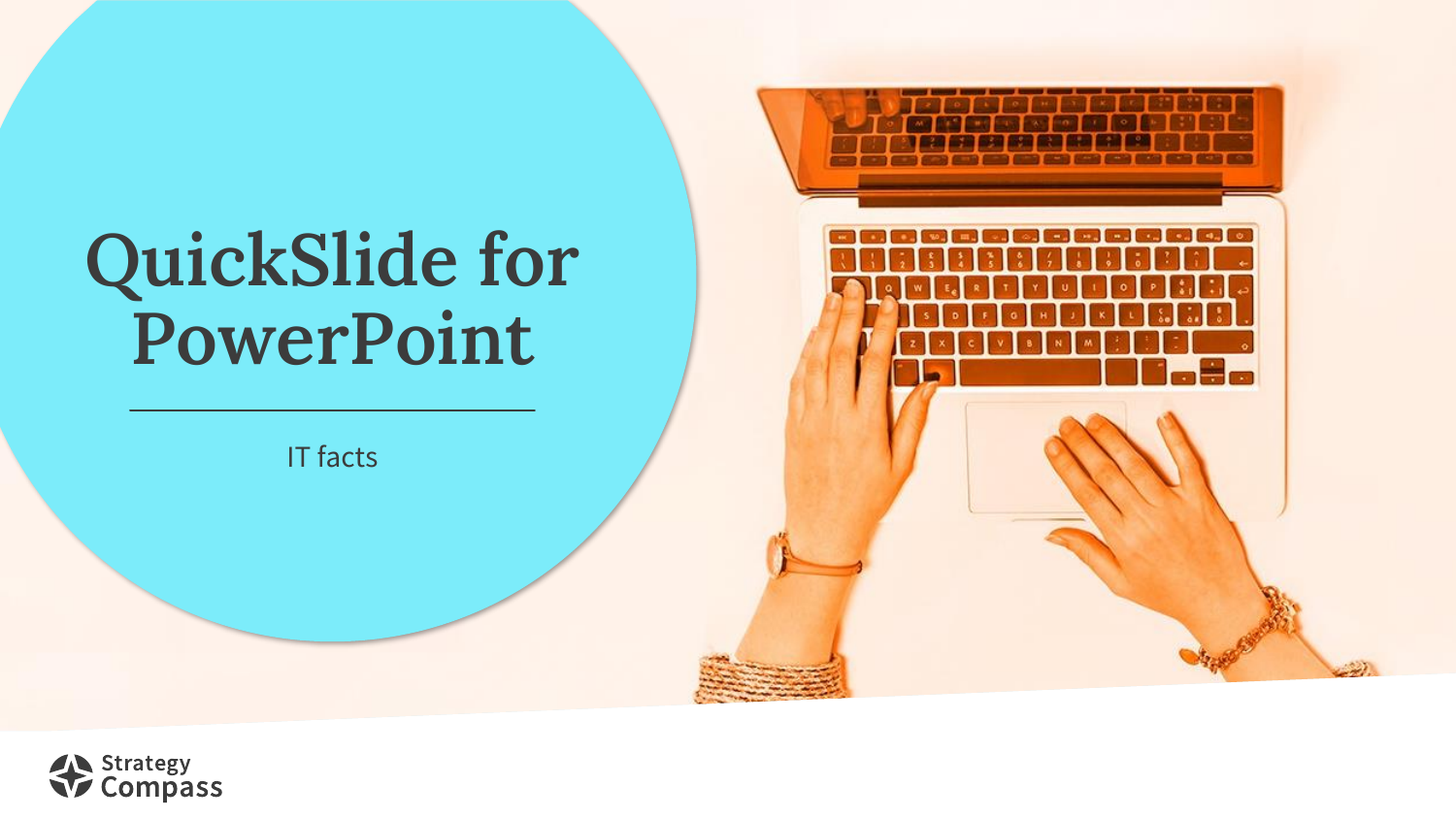### **QuickSlide: Quality, branding and productivity in PowerPoint**

- PowerPoint add-in with over 100 additional functions
- Seamlessly integrates into PPT and your IT infrastructure
- Maximum usability
- Certified by Microsoft



#### **Branding fully consolidated**

- Ensures your slide masters are used correctly
- Integrates your corporate design into all functions
- Checks and corrects deviations from corporate design



**Content well organized**

- Organizes the company's presentations and graphic elements
- Automatically updates old slides in presentations
- Integrates DAMs and media/image databases



**Presentations easy to create**

- Automatically creates agendas, Gantt charts etc.
- Simplifies formatting, converts 4:3 to 16:9
- Fully automates data-driven presentations

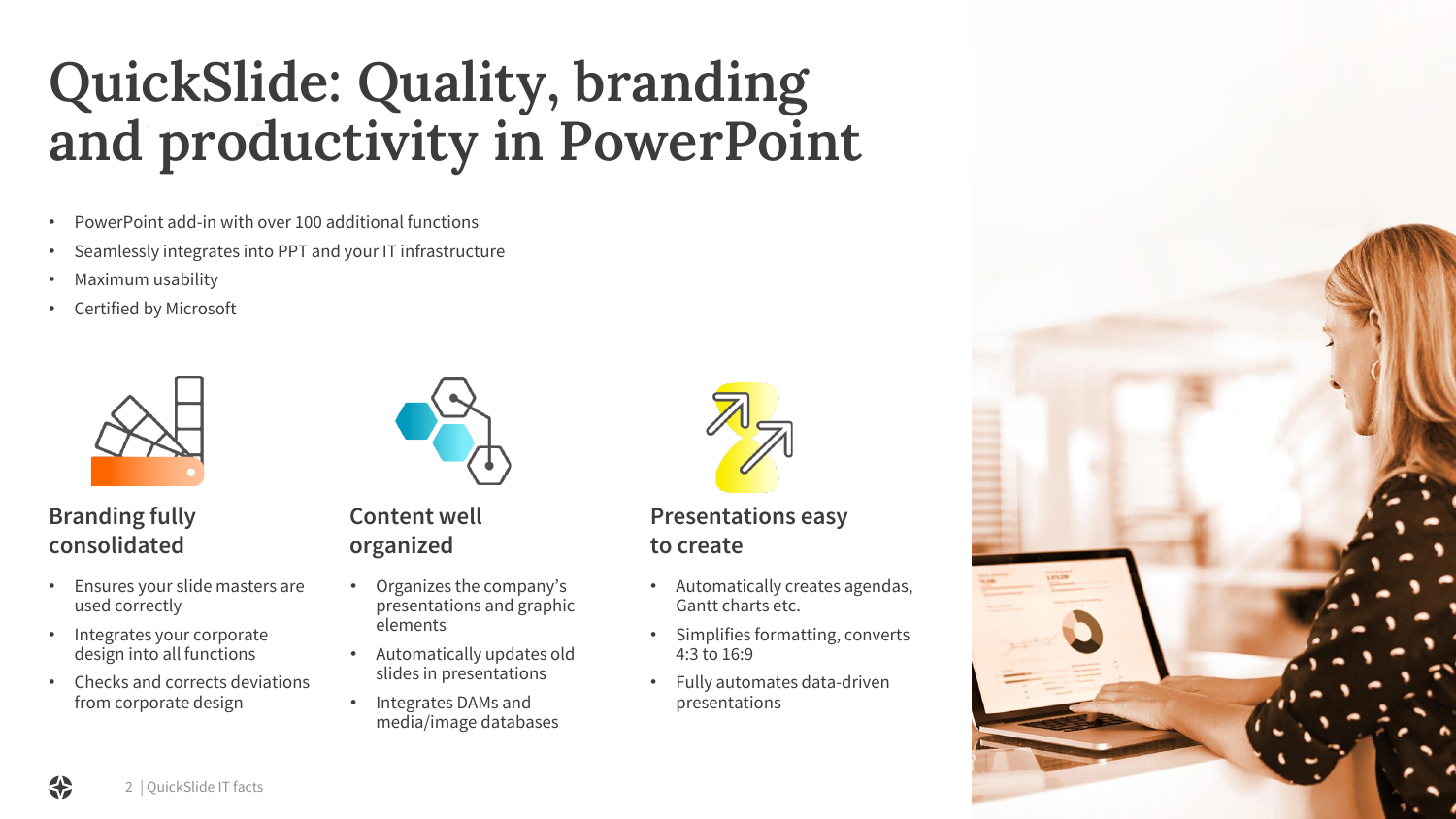### **Easy distribution in all Windows environments**



**Add-in**

- **Compatible with all current Office and Windows versions** (incl. Office 365), including in Citrix environments and on terminal servers. As a Microsoft partner, we're informed of any changes early on, and promptly provide you with any necessary updates
- The (free) Microsoft components .**NET Framework 4.6.2** (or higher) and Visual Studio Tools **for Office 2010 Runtime** (or higher) need to be installed. QuickSlide can then be installed without any problem
- Easy packaging/installation with a completely preconfigured msi file. Installation via your normal software distribution process. Silent activation using a preset license key



**Content**

- Easy, central content storage on a **File Share / SharePoint** or similar file system at your company. Synchronization for offline operation using QuickSlide or your own tools
- Rights granted by **assigning read/write permissions** on central content folder, e.g. via Active Directory. QuickSlide simply adopts the folder permissions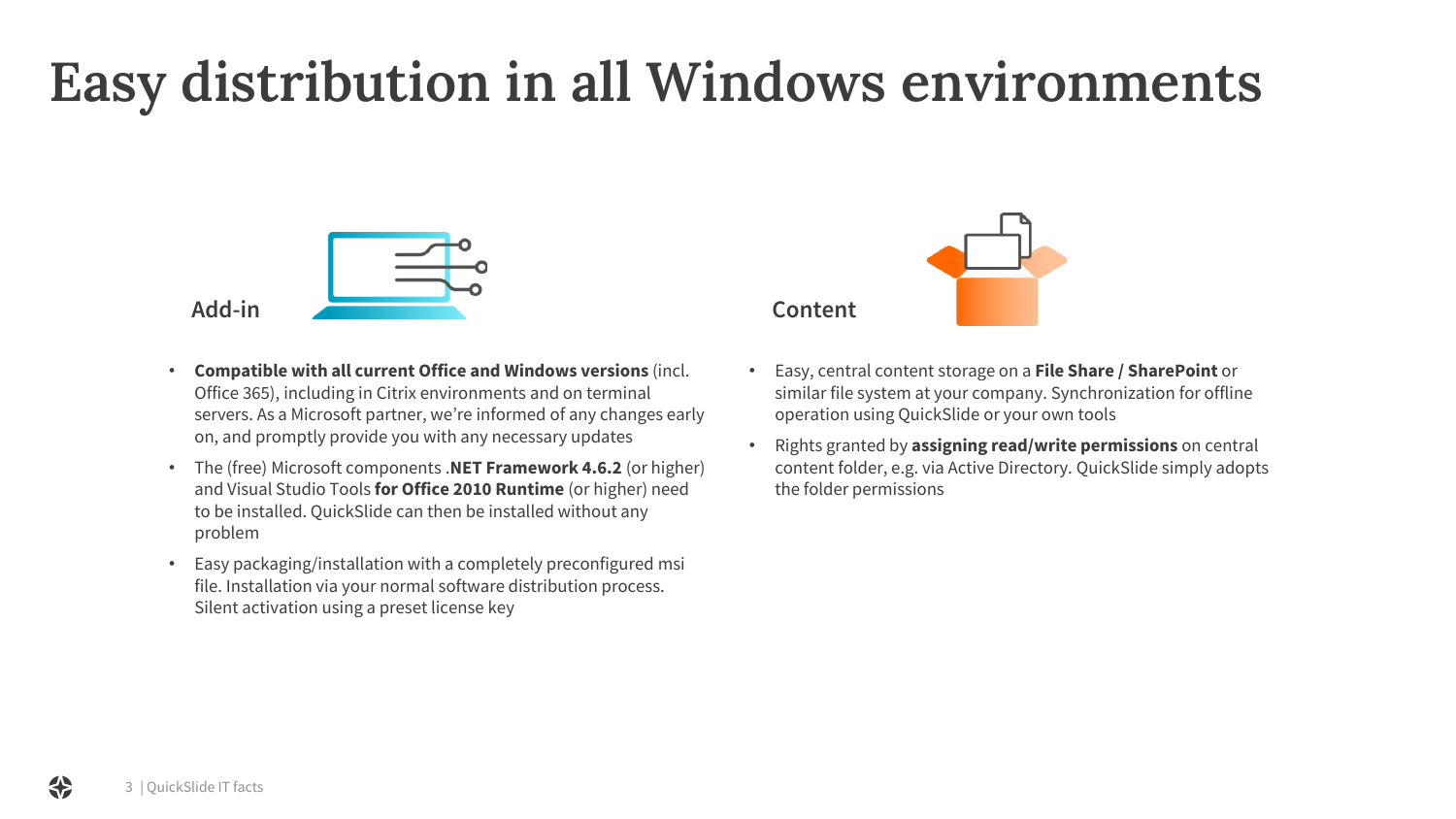### **Integration instead of additional structures**



#### **Your existing file system**

- Centrally managed content is stored at your company, e.g. File Share, SharePoint, Box, Dropbox
- No database server required
- Globally distributed server structures and different content distribution methods also available to minimize storage requirements and network load



#### **Your existing rights management**

- Direct use of your system, e.g. Active Directory, Azure Active Directory, Box
- No duplicated structures
- QuickSlide selects folder rights and assigns roles accordingly



#### **Open content management architecture**

- Direct integration of existing storage locations, e.g. project folders or SharePoint libraries
- No lock-in of your content
- Presentations managed by QuickSlide can also be used by other applications, e.g. web applications



#### **Integration of your existing marketing assets**

- Direct integration of media asset management platforms, DAMs or image databases
- No duplicated data management
- Direct access, e.g. to images, via the QuickSlide interface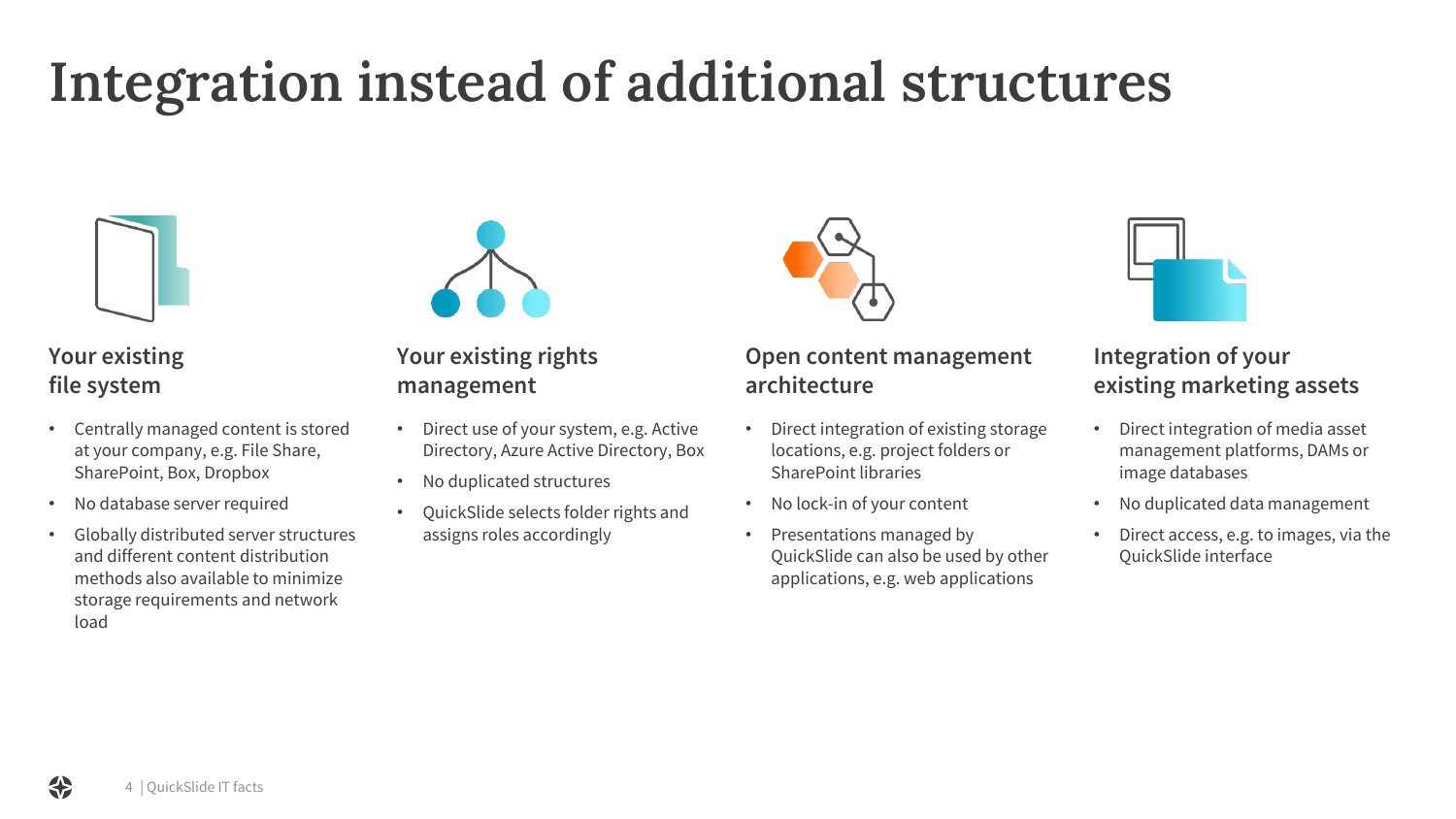### **Secure data – meeting GDPR requirements**

- Your **data stays at the company**  Only your existing storage locations are used; no data sent to third parties
- The only time data may be sent is during the license activation process:
	- QuickSlide sends the product ID, license key and computer name (in the case of computer-based activation) or Windows user name (in the case of user-base activation) to the Strategy Compass license server
	- The user name may be **encrypted** with an md5 hash, making it impossible to infer user names
	- Depending on the license type, the license activation process may even be waived completely, meaning that **no data at all is transmitted**

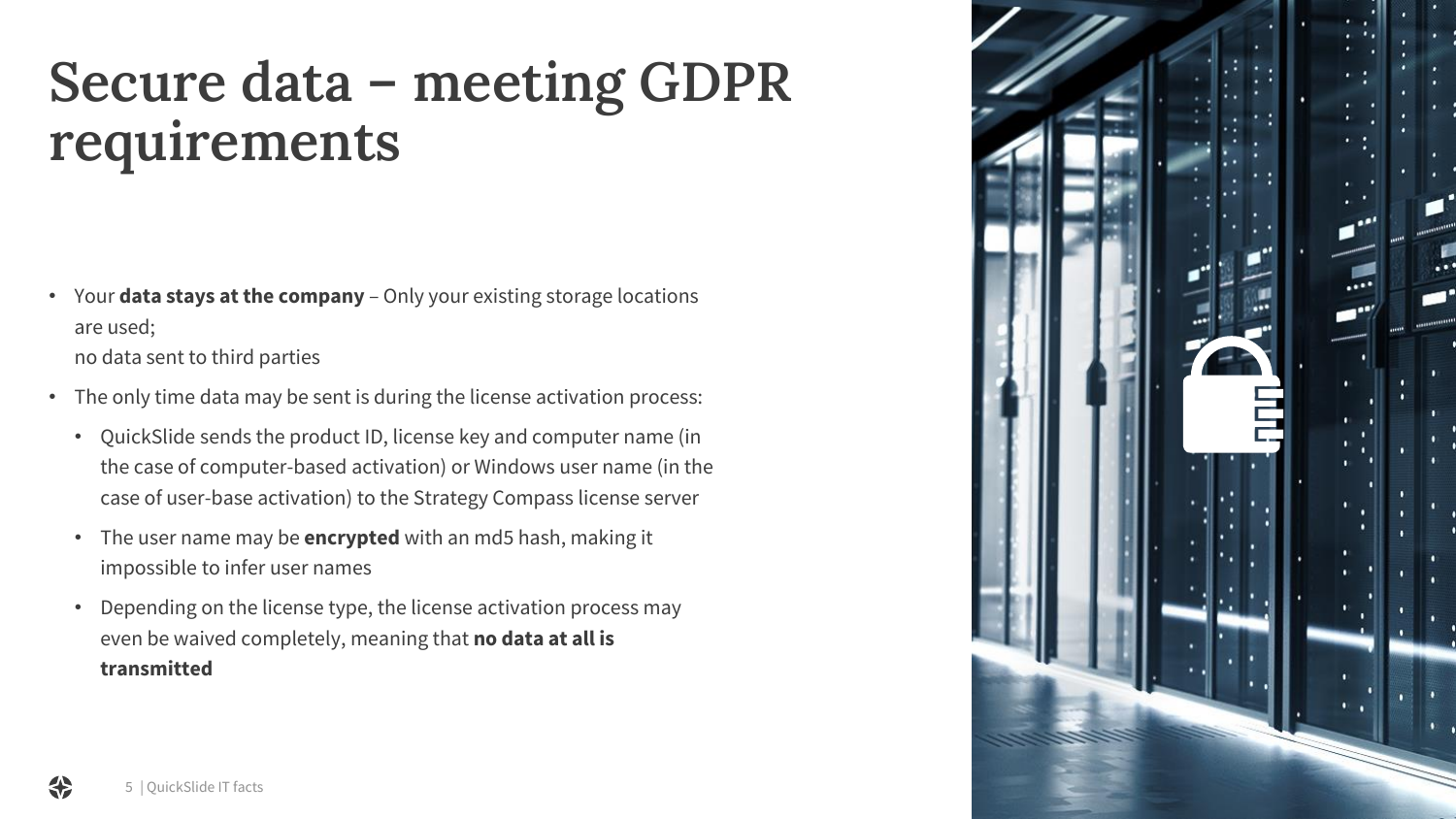## **Unique project assistance**

#### **Implementation assistance**

- Project management from kick-off to successful rollout
- Rollout templates for various usage scenarios
- Assistance with a UAT / pilot project via webinar, test guidelines and feedback analysis
- Extensive Help section and user training
- Training for your support hotline
- Support by highly qualified staff familiar with your technical and graphic requirements during business operations

### **Assistance with corporate design and content**

- Your PowerPoint templates created or checked by graphic-design and software experts
- Creation of standard graphics and presentations
- Optimum content structure designed together with the key user departments (modularity, redundancy avoidance, permissions, user groups)
- Assistance during business operations

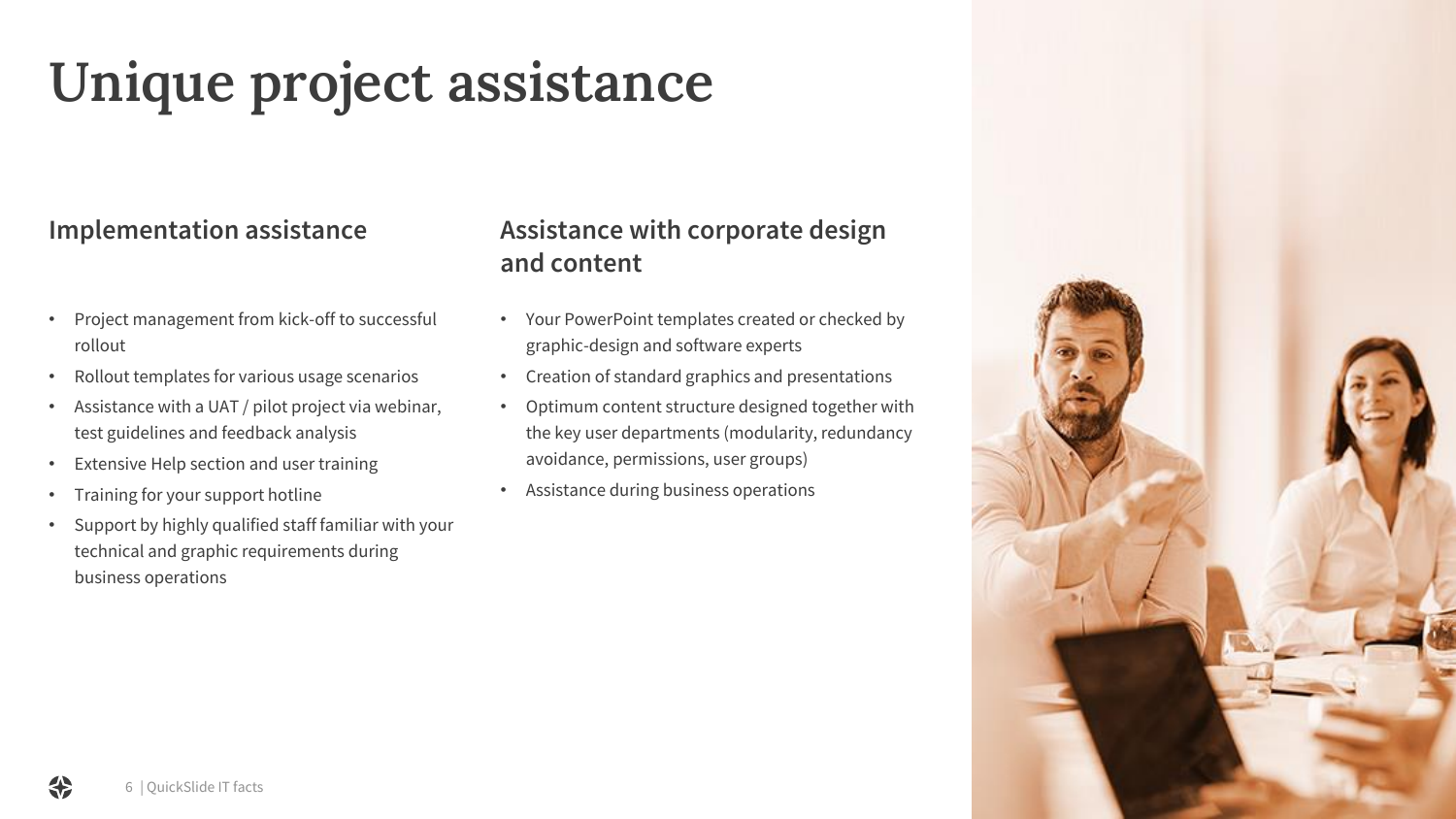### **Transparent licensing**

- QuickSlide is generally licensed as a **subscription** (annual license payment)
- License price includes updates and maintenance
- License price also includes rollout assistance and support package during business operations
- Additional license models and **company licenses** available

#### **License model License management**

Convenient license management via a **license portal:**

- Transparent license availability and usage
- Configuration of license options (e.g. auto-renewal yes/no, reminders)
- Orders and order history
- Management of activations and license releases (e.g. if a computer is swapped)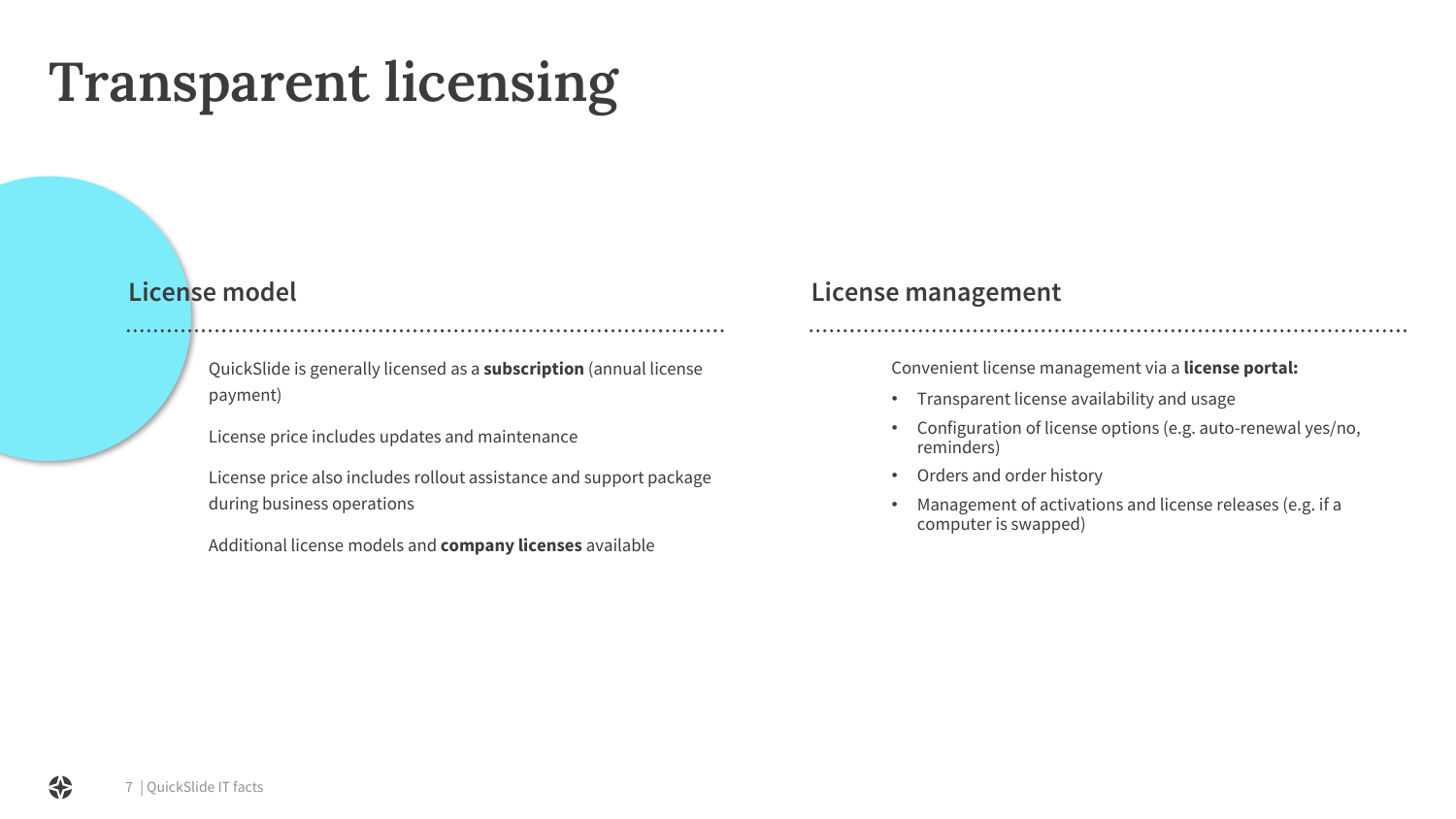### **Leading brands that use QuickSlide**

| A Rolls-Royce<br>solution<br>mtu) | MATAN                    | <b>O</b> vodafone | <b>HUK-COBURG</b>        |
|-----------------------------------|--------------------------|-------------------|--------------------------|
| <b>DENSO</b>                      | <b>Deutsche Post DHL</b> | <br><b>QIAGEN</b> | <b>HEIDELBERG</b> CEMENT |
| <b>Allianz</b> (ii)               | <b>NTTDaTa</b>           | <b>MARS</b>       | Ð<br><b>DRAXLMAIER</b>   |
| <dupont></dupont>                 | Computacenter            | <b>E</b> Johnson  | <b>WURTH</b>             |